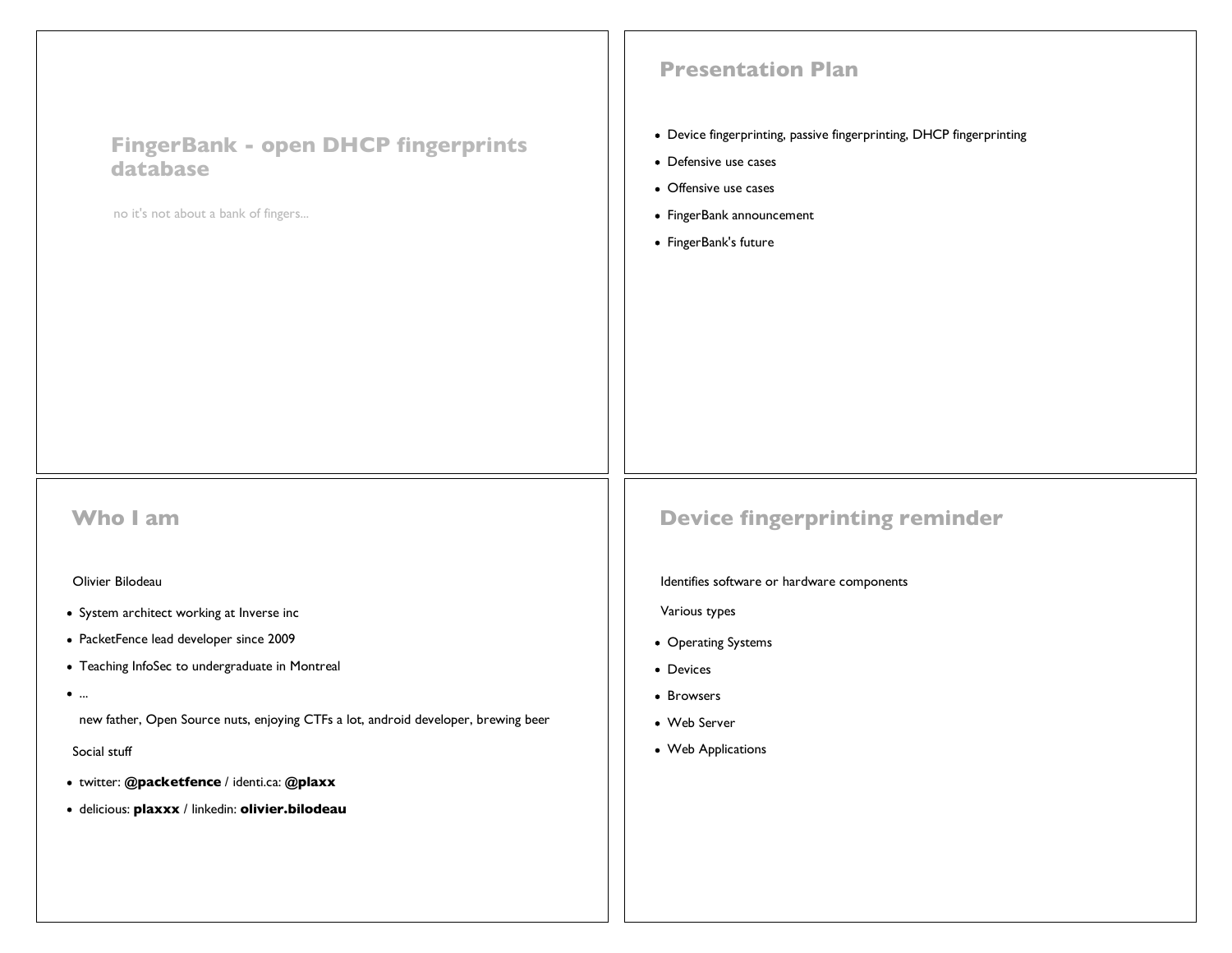# **Two approaches of gathering fingerprints** Active • Pros: On demand Cons: Detectable, sometimes intrusive • Passive • Pros: Stealth Cons: not on demand **Passive fingerprinting reminder** • Networks are really noisy • Some protocols use broadcast • Just wait for the goods to come to you • LAN fingerprinting mDNS, TCP, ARP, DHCP, ... WAN fingerprinting honeypots **DHCP Fingerprinting reminder** The pervasiveness and broadcast nature of DHCP makes it compelling **DHCP Fingerprinting reminder (contd.)** DHCP Elements to fingerprint

- IP Helpers (UDP Helper Address) makes it very easy to collect centrally
- Rarely spoofed
- DHCP retransmission timing (actual vs in packet)
- IP TTL on DHCP packets
- DHCP Options (55: requested parameters, 60: vendor id, ...)
- Number and order of option 55 is particularly precise and interesting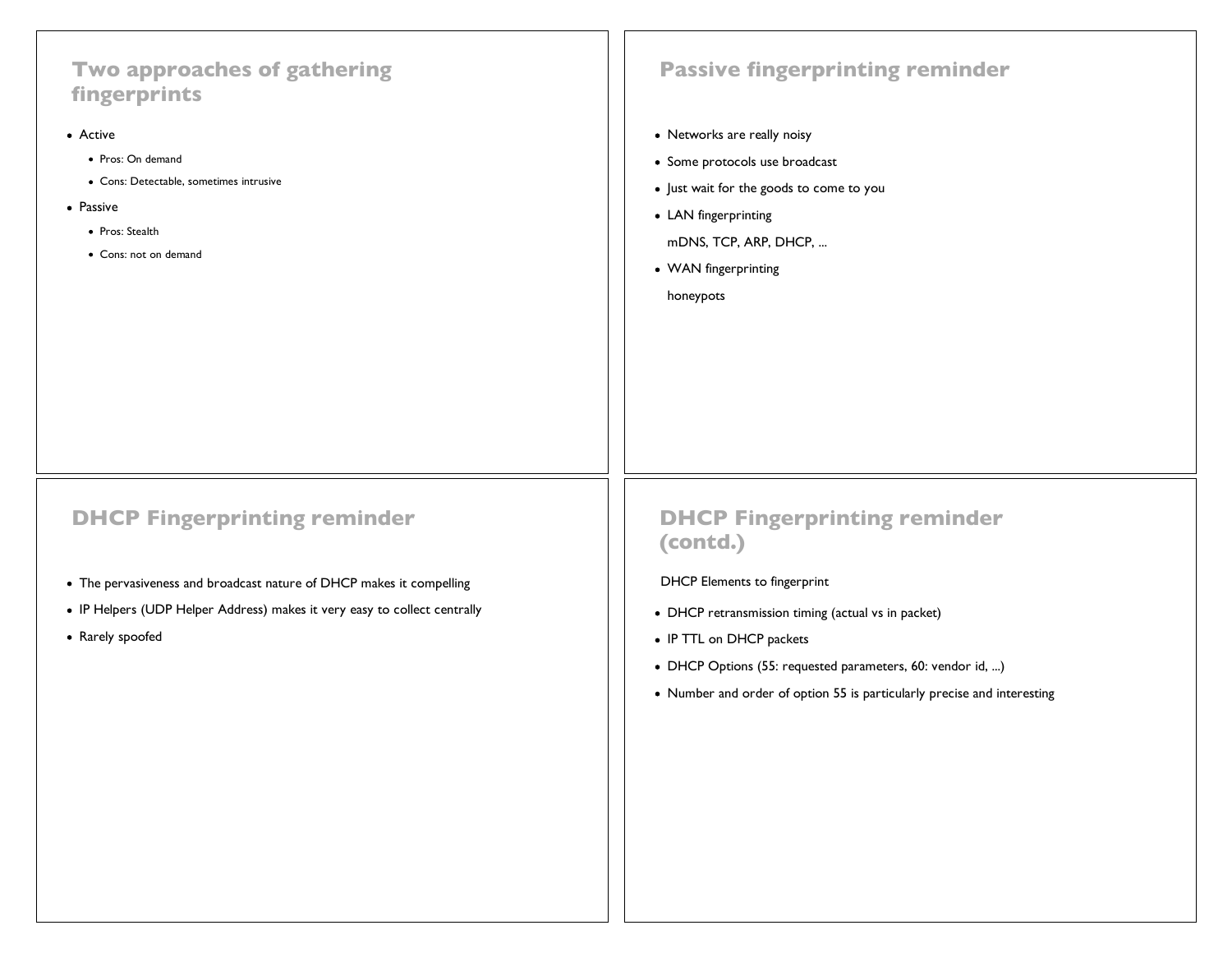| <b>Defensive Use Cases</b>                                                                                                                  | <b>Offensive Use Cases</b>                                       |
|---------------------------------------------------------------------------------------------------------------------------------------------|------------------------------------------------------------------|
| • Easy Operating System Inventory<br>• Even more powerful if IP-Helpers use DHCP Option 82<br>• NAC integration to blacklist end-of-life OS | • Stealth LAN Recon!<br>$\bullet$<br>• Any other ideas?          |
| • ex: Win 2000 and earlier                                                                                                                  |                                                                  |
| • NAC integration to automatically allow dumb devices (shh!)                                                                                |                                                                  |
|                                                                                                                                             |                                                                  |
|                                                                                                                                             |                                                                  |
|                                                                                                                                             |                                                                  |
|                                                                                                                                             |                                                                  |
|                                                                                                                                             |                                                                  |
|                                                                                                                                             |                                                                  |
| <b>Why FingerBank?</b>                                                                                                                      | <b>What is FingerBank?</b>                                       |
| • There are User-Agent databases out there                                                                                                  | A website dedicated to sharing DHCP fingerprint and tools.       |
| • There are snort signature databases out there                                                                                             | • Two extensive DHCP fingerprint databases (PacketFence, Satori) |
| • What about DHCP Fingerprints?                                                                                                             | • DHCP fingerprinting tools                                      |
| • Consolidate information hidden in silos<br>• Regroup communities that would benefit from sharing this information                         | • Mailing list                                                   |
| • Raise awareness about this easy to use technique                                                                                          |                                                                  |
|                                                                                                                                             |                                                                  |
|                                                                                                                                             |                                                                  |
|                                                                                                                                             |                                                                  |
|                                                                                                                                             |                                                                  |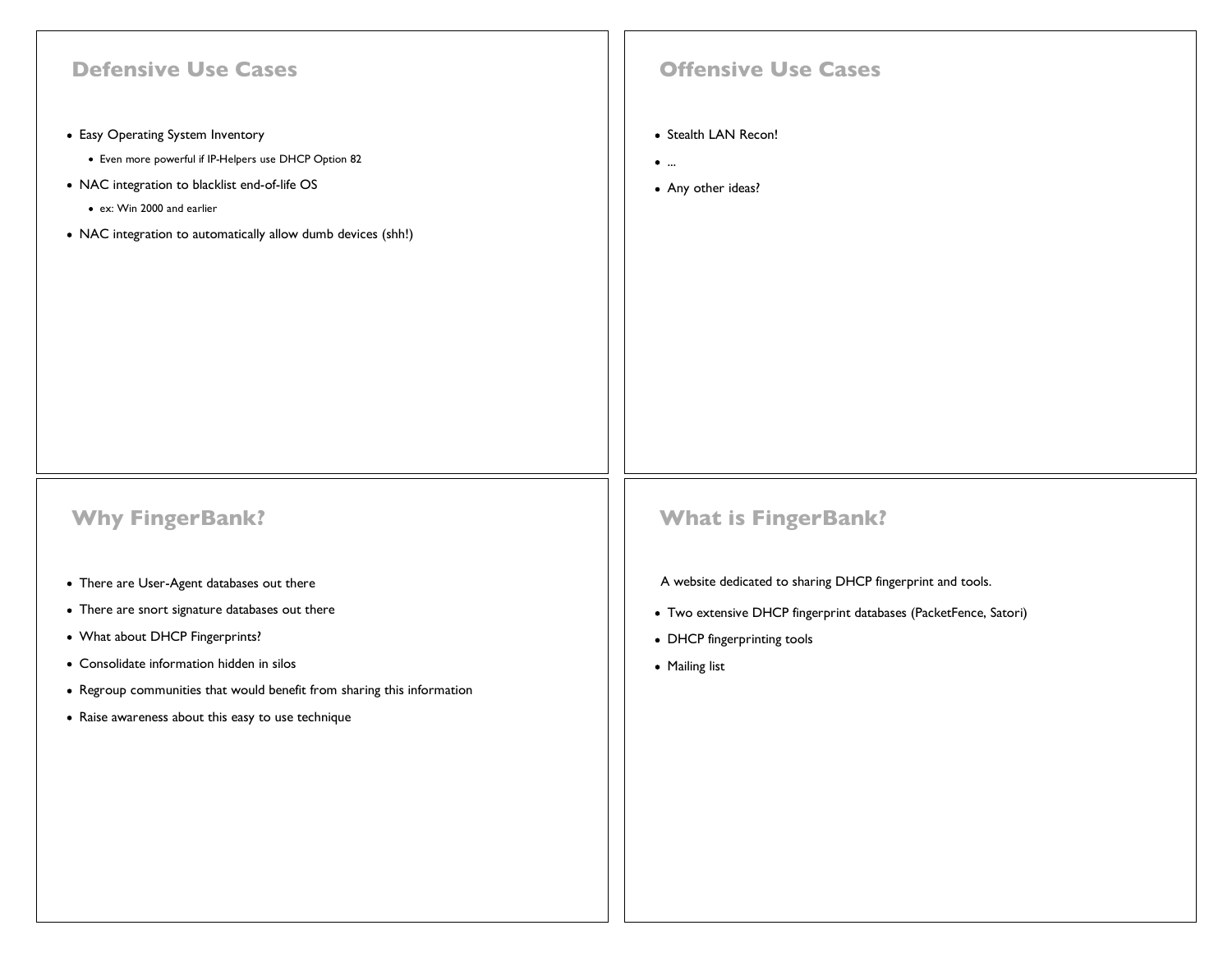# **Who's backing FingerBank?**

- Eric Kollman Satori
- David LaPorte PacketFence founder
- Olivier Bilodeau PacketFence lead developer

### **FingerBank's future**

#### Based on community participation

- Improve fingerprint sharing tools
- Consolidate data formats
- Room for new tools
	- a pentester oriented one
- Support and share about new passive fingerprint types?

## **That's it**

I hope you enjoyed! See you in the debriefing room.

twitter: **@packetfence** / identi.ca: **@plaxx**

delicious: **plaxxx** / linkedin: **olivier.bilodeau**

### **References**

### • DHCP Fingerprinting

Using DHCP for Passive OS Identification, BlackHat Japan 2007, David LaPorte, Eric Kollmann, http://myweb.cableone.net/xnih/download/bh-japan-laporte-kollmann-v8.ppt

#### Users of current DHCP Fingerprint databases

- PacketFence, http://www.packetfence.org
- Satori, http://myweb.cableone.net/xnih/
- Other fingerprinting tools
	- nmap, http://www.nmap.org/
	- Blind Elephant, http://TODO
	- p0f, http://TODO
	- SinFP, http://TODO
- Inspiration
	- Browser ID Strings, http://www.zytrax.com/tech/web/browser\_ids.htm
	- Emerging Threats, http://www.emergingthreats.net